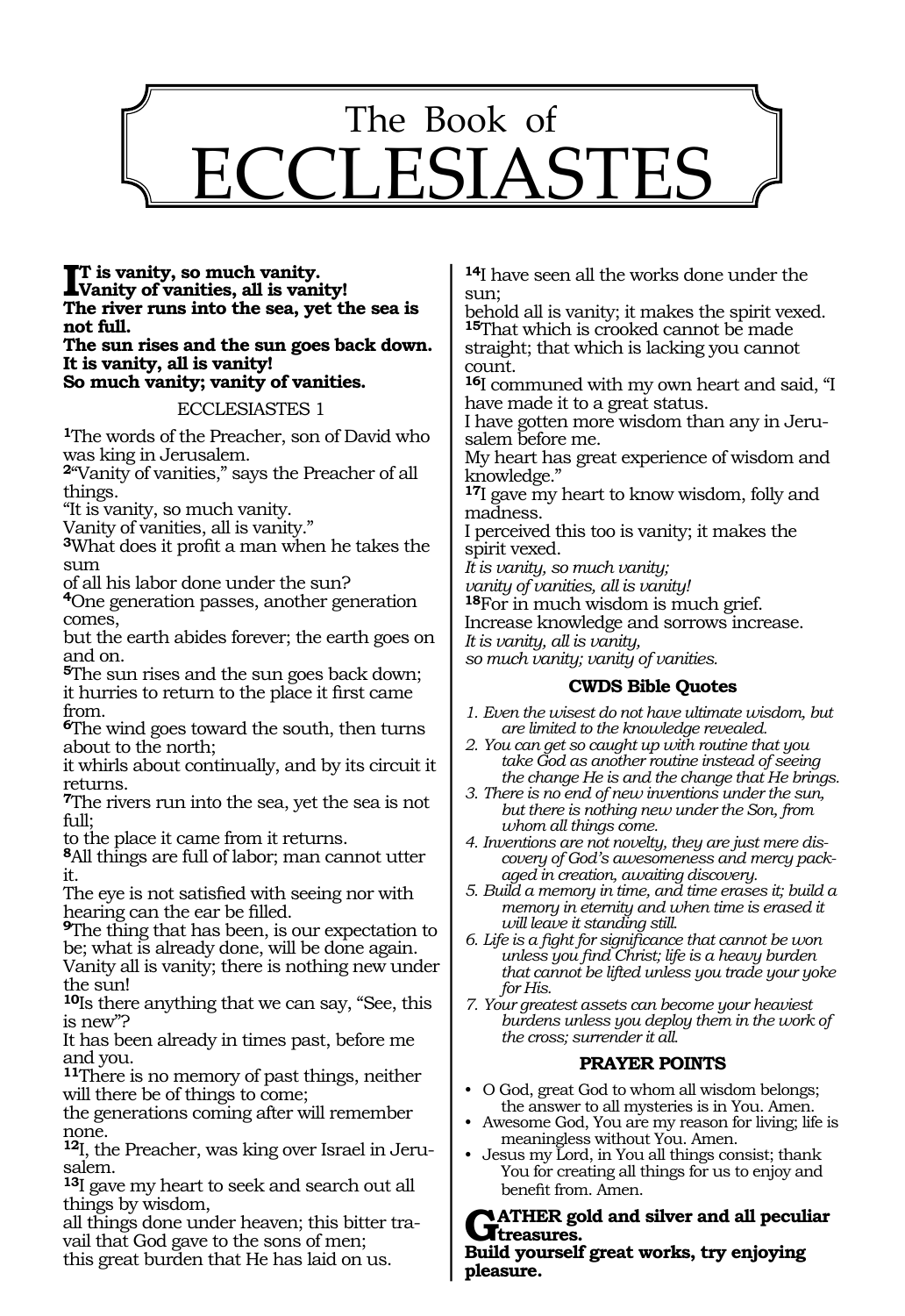| receive no peace,<br>than the fool's memory.<br>For the sum of all the matter is vexation<br>That which now exists will be forgotten in days<br>and vanity!<br>to come.<br>How does a wise man die? Just as the fool, his<br>ECCLESIASTES 2<br>days are gone.<br><sup>1</sup> I said in my heart, "Arise, I will prove you<br><sup>17</sup> Therefore I hated life, because to me the<br>with mirth:<br>works under the sun are grievous. |  |
|-------------------------------------------------------------------------------------------------------------------------------------------------------------------------------------------------------------------------------------------------------------------------------------------------------------------------------------------------------------------------------------------------------------------------------------------|--|
|                                                                                                                                                                                                                                                                                                                                                                                                                                           |  |
|                                                                                                                                                                                                                                                                                                                                                                                                                                           |  |
|                                                                                                                                                                                                                                                                                                                                                                                                                                           |  |
|                                                                                                                                                                                                                                                                                                                                                                                                                                           |  |
| arise and enjoy pleasure." This also is vanity;<br>Vanity and vexation of spirit is the sum of all                                                                                                                                                                                                                                                                                                                                        |  |
| it did not work.<br>of these.                                                                                                                                                                                                                                                                                                                                                                                                             |  |
| <sup>2</sup> I said of laughter, "It is mad!"<br><sup>18</sup> Yes, I hated all my labors that under the                                                                                                                                                                                                                                                                                                                                  |  |
| And of mirth, "What good has this done?"<br>sun I have done,                                                                                                                                                                                                                                                                                                                                                                              |  |
| <sup>3</sup> I sought to give myself to wine while I ac-<br>because I shall leave it to the man who will<br>quainted myself with wisdom.                                                                                                                                                                                                                                                                                                  |  |
| inherit all my works.<br>I sought to lay hold on folly so I might see<br><sup>19</sup> And who knows if he will be wise or foolish?                                                                                                                                                                                                                                                                                                       |  |
| what is good for men and right<br>Yet he will rule over all my works,                                                                                                                                                                                                                                                                                                                                                                     |  |
| that they should do under the heavens, all the<br>that which I showed myself wise doing, this is                                                                                                                                                                                                                                                                                                                                          |  |
| days of their life.<br>vanity and it hurts.                                                                                                                                                                                                                                                                                                                                                                                               |  |
| <sup>4</sup> I made great works, I built houses and I<br><b>20</b> Therefore I caused my heart to despair of all<br>planted vineyards,                                                                                                                                                                                                                                                                                                    |  |
| my labor beneath the sun.<br><sup>5</sup> I planted gardens and orchards with all kinds<br><sup>21</sup> One man labors in equity, knowledge and                                                                                                                                                                                                                                                                                          |  |
| of fruit trees.<br>wisdom, yet leaves it for another man,                                                                                                                                                                                                                                                                                                                                                                                 |  |
| <sup>6</sup> I made me pools of waters to water the woods<br>someone who has not labored; this is vanity                                                                                                                                                                                                                                                                                                                                  |  |
| where I grew trees.<br>and an evil great.                                                                                                                                                                                                                                                                                                                                                                                                 |  |
| 7I acquired servants, both male and female;<br><sup>22</sup> What has man of all his labors and of the<br>born in my house were some of these.                                                                                                                                                                                                                                                                                            |  |
| toiling of his heart?<br>I had great possessions of cattle: cattle small<br><sup>23</sup> For all his days are sorrows and his labors                                                                                                                                                                                                                                                                                                     |  |
| and cattle great.<br>griet;                                                                                                                                                                                                                                                                                                                                                                                                               |  |
| It was above all who were in Jerusalem before<br>his heart does not rest at night; this is also                                                                                                                                                                                                                                                                                                                                           |  |
| me ever possessed.<br>vanity.<br><sup>8</sup> I gathered gold and silver and treasures of                                                                                                                                                                                                                                                                                                                                                 |  |
| <b>24</b> There is nothing better for man than that he<br>kings and of the provinces.<br>should eat and drink                                                                                                                                                                                                                                                                                                                             |  |
| I got men and women singers, the delights of<br>and make his soul enjoy good in his labor; this                                                                                                                                                                                                                                                                                                                                           |  |
| men; I got me these.<br>is also from God.                                                                                                                                                                                                                                                                                                                                                                                                 |  |
| As for musical instruments, I got them of all<br>25For who can eat or who can hurry to do this                                                                                                                                                                                                                                                                                                                                            |  |
| sorts.<br>more than I?<br>9So I was great and I increased more than any                                                                                                                                                                                                                                                                                                                                                                   |  |
| <b>26</b> God gives wisdom, knowledge and joy to<br>who were in Jerusalem before me ever did.<br>those who do good in His sight,                                                                                                                                                                                                                                                                                                          |  |
| My wisdom remained with me all the time.<br>but to the sinner He gives hard labor, to gath-                                                                                                                                                                                                                                                                                                                                               |  |
| <sup>10</sup> I took all that my eyes desired.<br>er and heap up,                                                                                                                                                                                                                                                                                                                                                                         |  |
| I did not restrain my heart from any joy,<br>that He may give to those who are good before<br>for in all my works my heart rejoiced.                                                                                                                                                                                                                                                                                                      |  |
| God.<br>This was my benefits of all my labor.<br>This too is vanity when it is summed up.                                                                                                                                                                                                                                                                                                                                                 |  |
|                                                                                                                                                                                                                                                                                                                                                                                                                                           |  |
| <sup>11</sup> Then I looked on all the works that my hand                                                                                                                                                                                                                                                                                                                                                                                 |  |
| <b>CWDS Bible Quotes</b><br>did                                                                                                                                                                                                                                                                                                                                                                                                           |  |
| and on all the labor that I labored for; all were<br>1. The pleasure you seek becomes pressure if you<br>do not take pleasure in the Lord and in pleasing<br>vanities,                                                                                                                                                                                                                                                                    |  |
| Him.<br>vanity and vexation of spirit; none of it had                                                                                                                                                                                                                                                                                                                                                                                     |  |
| 2. Pleasure that gives more satisfaction and lasts<br>enduring profit in this life.                                                                                                                                                                                                                                                                                                                                                       |  |
| forevermore is at the Lord's right hand.<br><sup>12</sup> I turned myself to contemplate madness,<br>3. A preoccupied pain makes you worse; it drives                                                                                                                                                                                                                                                                                     |  |
| folly and wisdom.<br>home the futility of your own efforts to solve<br>The man who replaces the king, what can that                                                                                                                                                                                                                                                                                                                       |  |
| your own problems. Preoccupation is not the<br>man do?<br>solution for your pain, only the grace of God and                                                                                                                                                                                                                                                                                                                               |  |
| Even that which is done already, surely noth-<br>purpose-driven occupation.                                                                                                                                                                                                                                                                                                                                                               |  |
| 4. Do everything that is in your heart, but unless God<br>ing new.                                                                                                                                                                                                                                                                                                                                                                        |  |
| is the center of your heart you will lose heart for<br><sup>13</sup> I saw that wisdom excels folly as darkness is<br>everything that you do.<br>outshone in excellence by light.                                                                                                                                                                                                                                                         |  |
| 5. If all your acquisition has no definition outside of<br><sup>14</sup> The wise man's eyes are in his head; the fool                                                                                                                                                                                                                                                                                                                    |  |
| personal ambition, it quickly loses its attraction<br>walks in darkness as in the dark night.<br>and you lose your affection for it.                                                                                                                                                                                                                                                                                                      |  |
| I perceived that one event will surely happen<br>6. It is not what you do and how good you are at it, it                                                                                                                                                                                                                                                                                                                                  |  |
| to them all,<br>is why you do it, and who you are doing it for.                                                                                                                                                                                                                                                                                                                                                                           |  |
| <sup>15"</sup> It happens to the fool just as to me also."<br>7. Never drift from the house of God and from build-<br>I said this in my heart,<br>ing His temple, (your body) or your life spent<br>building your own dreams will be summed up<br>"Why was I wiser then? This too is vanity."                                                                                                                                             |  |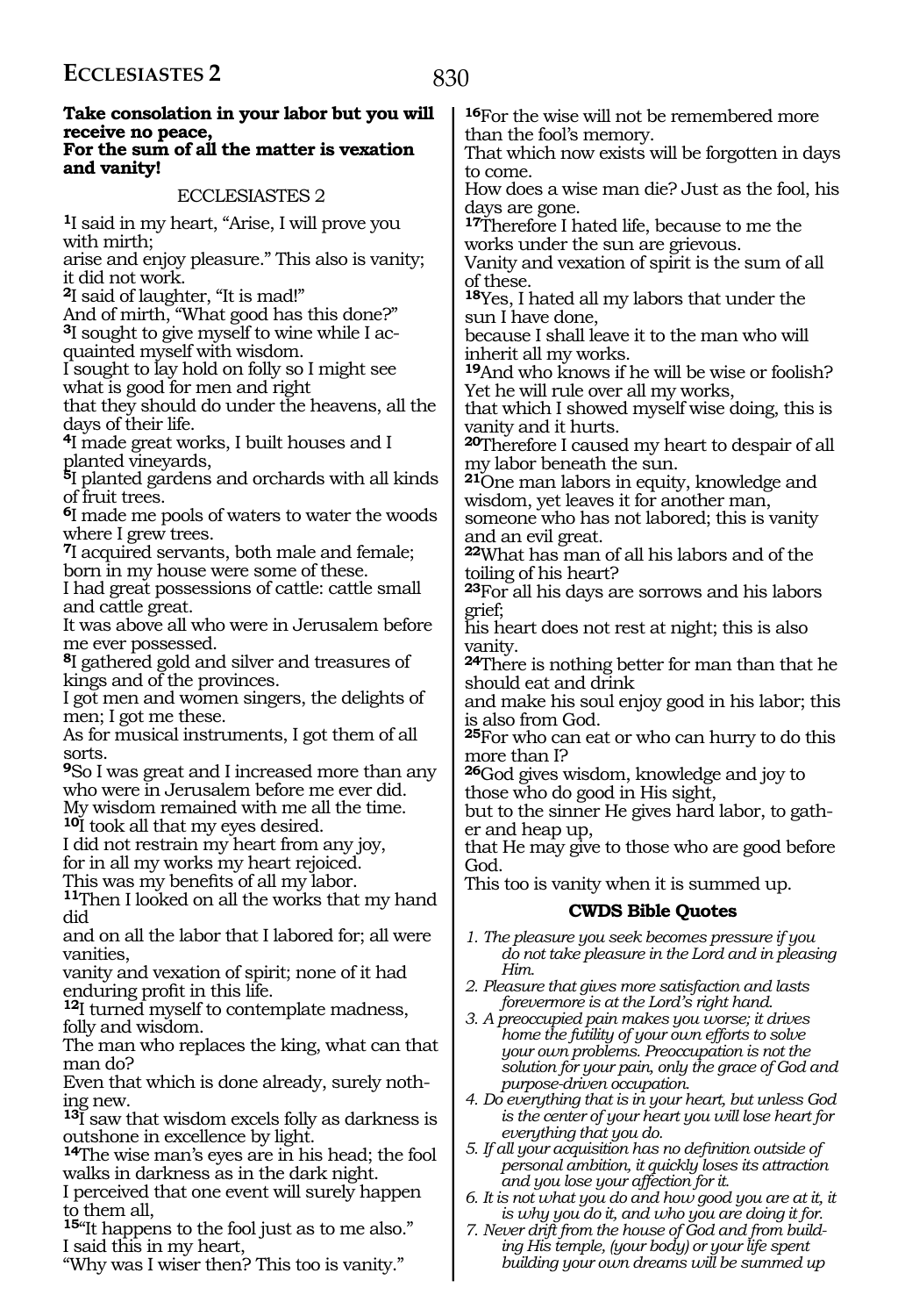*as vanity (waste of time).*

#### **PRAYER POINTS**

- Lover of my soul, You give me pure joy; I take pleasure in pleasing You Lord.
- Righteous Father, I will live at the place of pleasure, at Your right hand; be pleased with me. Amen.
- I cast my cares upon You Lord Jesus and pour my pain at the foot of the cross; give me the strength to go on. Amen.
- Most High God, I will do it for You and as unto You so that my life will be worthwhile and all my pursuits will have eternal value. Amen.

**To everything there is a season; To every purpose there is time, to plant and to pluck up, to be born and to die. There is nothing better in a lifetime, so do good in your life: shine. For God makes all things glitter with beauty in its time.**

#### ECCLESIASTES 3

**<sup>1</sup>**To everything there is a season, for every purpose under heaven, a time: **<sup>2</sup>**a time to plant, to be planted and to pluck up; a time to be born, a time to die. **<sup>3</sup>**A time to kill, a time to heal; a time to break, a time to build. **<sup>4</sup>**A time to weep, a time to laugh; a time to mourn, a time to dance. **<sup>5</sup>**A time to gather stones and there is a time to throw stones away. A time to embrace, and a time not to embrace; **<sup>6</sup>**A time to get, a time to lose; a time to discard, a time to keep. **<sup>7</sup>**A time to tear, a time to sew; a time to be silent, a time to speak. **<sup>8</sup>**There is a time to love, a time to hate; a time for war, a time for peace. **<sup>9</sup>**What profit has a worker, from what he works for relentlessly? **<sup>10</sup>**I have seen the responsibilities God has given to man, to engage and occupy him. **<sup>11</sup>**He has made all things beautiful in its time. He has set eternity in our hearts, yet no one can fully conceptualize all His works from beginning to end. **<sup>12</sup>**I know there is nothing better in them but for man to rejoice and do good in his life. **<sup>13</sup>**Also, that every man should eat and drink and to enjoy the good of his labor is God's gift. **<sup>14</sup>**Whatever God does is forever; nothing can be added or taken from it. God does it that men should fear; that we will fear before Him. **<sup>15</sup>**That which exists has been here before. That which will exist has already been; God will require accountability of the past. **<sup>16</sup>**Moreover, I saw the place of judgment, that wickedness was there, and I saw the place of righteousness,

and iniquity was there.

**<sup>17</sup>**"God shall judge the righteous and the wicked!"

I said this in my heart,

"For there is a time for every purpose and a time for every work."

**<sup>18</sup>**I said in my heart,

concerning the estate of the sons of men, so that they may see they are as the animals, "May God manifest this to them."

**<sup>19</sup>**That which befalls man happens also to animals.

Both man and beasts must die.

Man has no preeminence; they all have one breath.

"All is vanity!" I cried.

**<sup>20</sup>**All go to one place.

They return to the dust from which they came, both beasts and men.

**<sup>21</sup>**Who knows the spirit of man that goes up, and the spirit of animals which goes down? **<sup>22</sup>**And I perceived that there is nothing better than that man should rejoice in his own works,

for that is his portion.

For who can say what will happen when he is gone?

*To everything there is a season.* 

*Man should make his season count.* 

#### **CWDS Bible Quotes**

- *1. The right thing in the wrong timing yields the wrong result.*
- *2. Playing in work time will cause you to be working in play time; work now and play later or play now and work later, but harder and for much less; you play catching up.*
- *3. Missed timing causes missed opportunities.*
- *4. Anything done out of timing will be outdone by time and undone in time.*
- *5. The cost of missed timing can be very expensive measured in tangible and in intangible ways.*
- *6. God does not turn with the shadow but He gives every good and perfect gift as the shadow turns; He makes everything beautiful not all the time, but in their time.*
- *7. Human search for God is no coincidence; He fixed eternity in the human heart.*
- *8. Enjoying your labor is God's gift to you, but it yields no real joy unless you invite God into your labors and enjoy Him.*
- *9. God will call the past into account; it is to your detriment if we move past His Son and make the cross of no account.*
- *10. Wisdom in life differs from the wisdom for life; it is true wisdom to seek life.*
- *11. Christ has broken the barriers of life and death to give us a complete vision of life, of death, and of life after death, so we may prepare.*

#### **PRAYER POINTS**

- O Holy Spirit, I submit to Your leading; place me on the Father's time clock. Amen.
- Most Righteous God, place the discipline of work and the wisdom of priorities in the heart of this generation. Amen.
- I refuse to miss any opportunity You have created for me Father: to gain, to give, to be a blessing,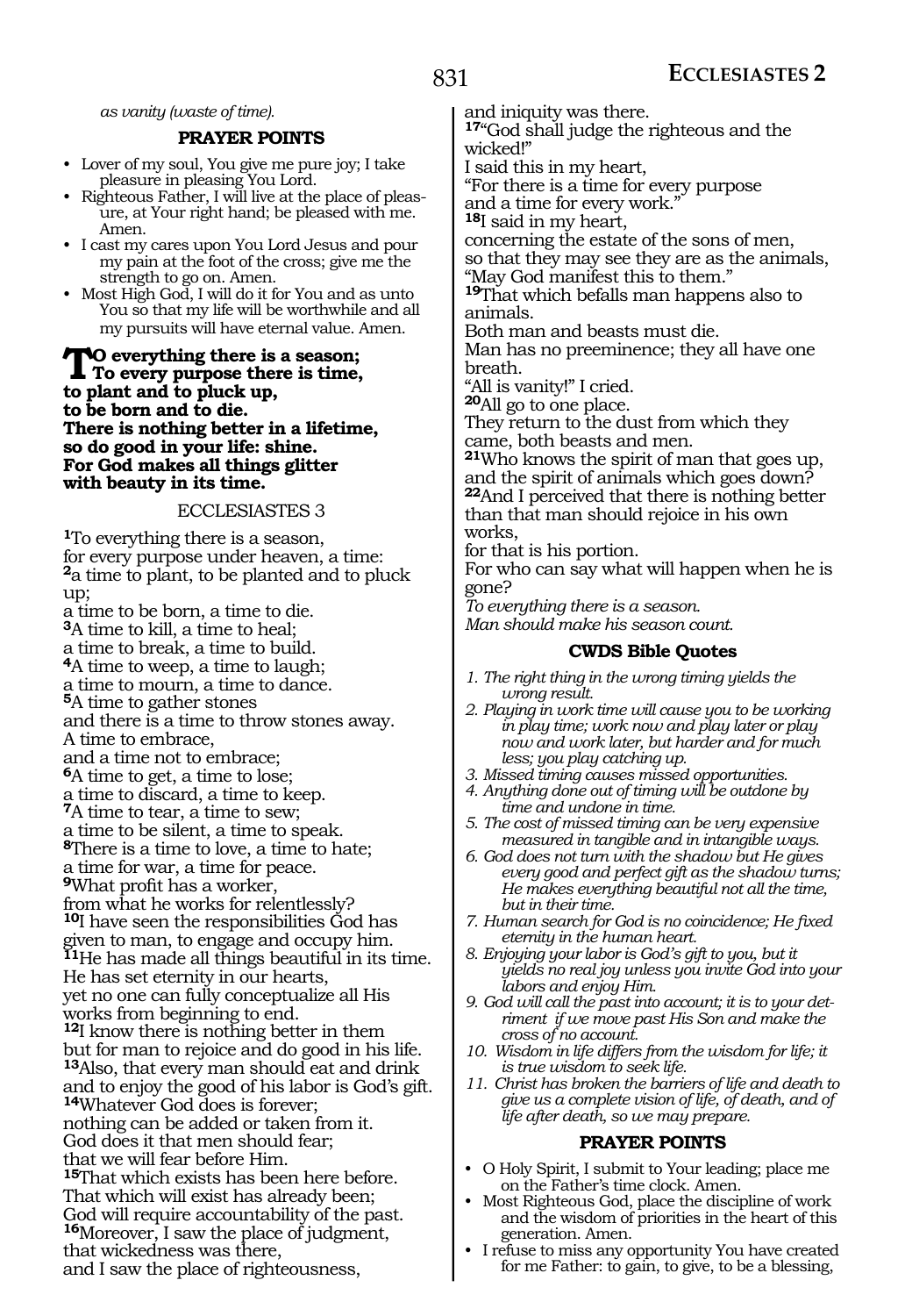# **ECCLESIASTES 3**

or to win souls. Amen.

**I cONSIDERED; many thoughts came to my mind;** 

**The tears of the oppressed, their comfort denied.** 

**One hand full and with peace and quietness** 

**Is much better than two hands full, yet you are vexed.** 

**I considered a rope made of three strands and the strength that from numbers come; A foolish king and his successors; This too is vanity and vexation.** 

#### ECCLESIASTES 4

**<sup>1</sup>**So I considered all the oppression that is done under the sun; I beheld the tears of the oppressed; I saw they had no comforter; none. The oppressors had power on their side, but the oppressed had no comforter or aide. **<sup>2</sup>**Therefore I praised the dead already dead more than the living still yet alive. **<sup>3</sup>**Better is he than them both who have not yet been born, who have not seen the evil work that under the sun is done. **4**I considered: for every hard work and for every good work, a person is envied by their neighbor; this is also vanity and vexation of spirit, more vanities under the sun. **<sup>5</sup>**The fool folds his hands in slumber and eats his very own flesh. **<sup>6</sup>**Better is a handful with quietness than both hands full with hard work and a spirit that is vexed. **<sup>7</sup>**And even more vanity; I looked and saw all this vanity in the earth. **<sup>8</sup>**There is one alone without a second; he has neither brother nor child, yet there is no end of all his labor, nor with riches are his eyes satisfied. He is always asking, "For whom do I labor and deny my soul of good?" This is vanity and very unfortunate; it makes me wonder why he should. **<sup>9</sup>**Two are better than one; for their labor they have a good reward. **<sup>10</sup>**One will lift up his fellow if they should ever fall. Woe to him who falls when he is alone, for he has no one to help. **<sup>11</sup>**If two lie together they have heat, but if one is alone what warmth can there be? **<sup>12</sup>**If one prevails against any of them, two can withstand. A three-fold cord is not quickly broken; together they are strong. **<sup>13</sup>**Better is a poor and wise child than an old and foolish king who will not be admonished. What hope is there for him? **<sup>14</sup>**For out of prison he comes to reign;

therefore all born in his kingdom become poor. **<sup>15</sup>**I considered all who are living under the sun;

my thoughts were increased more and more. And also, the second child to stand up in his place.

**<sup>16</sup>**Of the people in his domain, there is no end, those who were before him, that he ruled, yet those coming after shall not celebrate him. Surely, this also is vanity and vexation of spirit.

#### **CWDS Bible Quotes**

- *1. There is always someone who is in despair, who is oppressed, who craves for death above life; someone who needs the hope that you have.*
- *2. It is best to work hard and make yourself enviable than to work in futility envying others.*
- *3. W*ork the flesh and feast on meat, or preserve your flesh in laziness and feed on it in starvation.
- *4. Greed may create gain but will not satisfy if it leaves an emptiness for rest, happiness and peace; peace of mind is satisfaction.*
- *5. Collaboration, cooperation and unity is Christcentered if it is centred around Christ. He gives His word that He will be in the center of things where two or three agree.*
- *6. Your net worth will be proportional to your networks; we need people.*
- *7. The sacrifice of fools is commitment without continuity; there is no intent or ability to keep or follow through.*
- *8. Never bind yourself to something you cannot bear; never give excuses for something you can excuse yourself from. Never make a vow you cannot keep, or it will keep you preoccupied and hold you accountable.*

#### **PRAYER POINTS**

- Merciful Father, uplift the spirits of the oppressed today. Amen. I assign fire to every spirit of oppression targeting believers, in the name of Jesus.
- Holy God, let the spirit of envy be driven from the hearts of this generation; give them the courage to work hard, in the name of Jesus.
- By the power in the blood of Jesus, I assign fire to the spirit of laziness targeting our youths and children, in the name of Jesus.
- Great and Mighty God, You are enough for me; place contentment in my heart. Amen.

**You know him, yes, you know him! You know a fool by his many words. Be more ready to hear, ready to listen, Than your desire to be heard. When all your goods come with labor, Then your sleep will be sweet. If God gives you riches, rejoice! It is a Godly gift. Yet, here is a lesson for you to learn: A fool is known by his many words.** 

#### ECCLESIASTES 5

**<sup>1</sup>**When you go to the house of God, it is a time to restrain your foot; be more ready to hear than to offer the sacrifice of fools,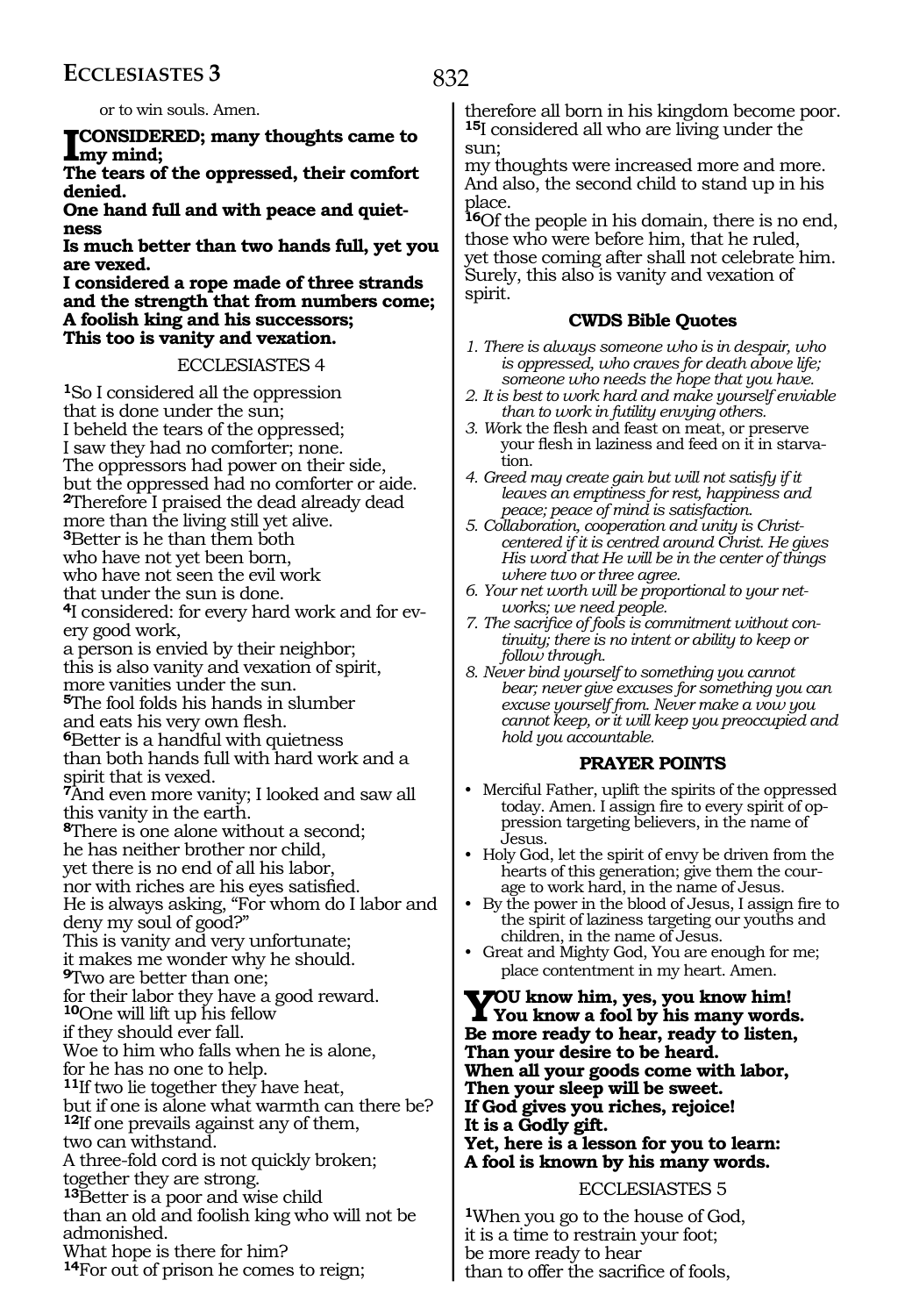for they do not consider the evil they do. **<sup>2</sup>**Do not be rash with your mouth; do not have a hasty heart. Do not be hasty to utter anything before the Lord, for God is in heaven and you are on earth; therefore, let your words be few. **<sup>3</sup>**A dream comes through much business. By his many words you know a fool. **<sup>4</sup>**When you vow a vow to God, hasten to make it good. Pay what you have vowed; He has no pleasure in fools. **<sup>5</sup>**It is better you had not vowed than you should vow and not pay. **<sup>6</sup>**Do not allow your mouth to cause your flesh to sin by the things you say. Neither say before the angel, "This was an error; I spoke wrong!" Why should your excuse make God angry and He destroy the works of your hands? **<sup>7</sup>**In the multitude of dreams and words there are great confusions, but fear God. **<sup>8</sup>**Do not marvel if you see the poor oppressed or the perversion of the violent man. If he perverts justice and judgment in a province, do not be surprised; look to the Lord, for He who is higher than the highest regards it. He is higher than them all. **<sup>9</sup>**The profit from the earth is for everyone. The king himself, is served by the field. **<sup>10</sup>**Those who love silver will not be satisfied with silver; nor those who love abundance, with increase. **<sup>11</sup>**When goods increase, the mouths to eat it increase. What good are they to the owner, except that his eye looks on and sees? **<sup>12</sup>**The sleep of a hard working man is sweet, whether it is little or much that he eats, but the abundance of the rich will not let him sleep. **<sup>13</sup>**Under the sun I have seen it, an evil great and sore: riches are kept for the owners but only to their hurt. **<sup>14</sup>**By some evil work those riches perish; his son gets nothing in his hand. **<sup>15</sup>**As he came from his mother's womb, naked he shall return. He shall take nothing of his labor which he may carry away with him. **<sup>16</sup>**This also causes grievance; as he came so shall he go. What profit has he who labors for the wind? **<sup>17</sup>**All his days he eats in darkness; with his sickness he has much sorrow and much wrath. **<sup>18</sup>**This is what I have seen: it is very good for one to eat, drink and enjoy, the good of his labor that he has toiled for, that he has gained all the days of his life,

which God gives him, for it is his portion. **<sup>19</sup>**For every man to whom God has given

wealth and riches,

and the power to eat of it,

and to take his portion and rejoice in his labor, this is a gift of God.

**20**He shall not spend much time contemplating the days of his life at all,

because God gives him joy to occupy his heart.

#### **CWDS Bible Quotes**

- *1. Emotions must not drive your devotion; an unpaid vow is deleterious. It is best to have an unmade vow than an unpaid vow.*
- *2. Your satisfaction is not based on how much you invest, but how much your heart is invested; satisfaction does not come from how much you make in return, but that your heart is happy with the returns.*
- *3. Money is a tool you control, it should not control you; it is an instrument you use, it should not use you; if you can trample on money, money should not trample on you.*
- *4. The love of money is a craze that causes evil, but which evil cannot control or contain; money cannot satisfy. Money is not evil; the spirit of mammon is.*
- *5. Your wisdom is not in how many words you can say, but how effective you can communicate without saying many words.*
- *6. Your mouth is a leader by God's design; it has the power to build or to break, to lead you into faith, fame, favor or disgrace; do not let your mouth lead you into sin.*
- *7. Irrespective of what field you are in, celebrate the workers in the fields because everyone is impacted or affected by farming.*
- *8. When you treasure wealth you lose sleep, it harms you, and eventually you lose your wealth. When you use your wealth to treasure God you will never lose your health, your wealth or your sleep and you are guaranteed His protection.*
- *9. Your best of toils is a buried dream when the soil reclaims your naked frame.*
- *10. God gives you the gift of attainment and fulfilment, but until the gift acknowledges God, it will never give you joy and fulfilment.*

#### **PRAYER POINTS**

- Holy and righteous God, I hold my word as precious as You hold Yours; I will pay my vows. Amen.
- Tender and loving Father, I am satisfied in You; I do all things from a satisfied heart. Amen.
- By the power in the blood of Jesus, money shall serve me and my kingdom; I refuse to let it control me and separate me from my King. Amen.
- I love You Father with all my heart; my investment is in eternal things; my heart is on things above. Amen.

**HE gives you riches, wealth and honor;**<br>We use and the soul,<br>We use and the soul, **Yet you cannot eat of it; You are better off poor!**

**You beget a hundred children;**

**You live many years,**

**Yet you have no good nor do you get a burial;**

**You were better off not here.**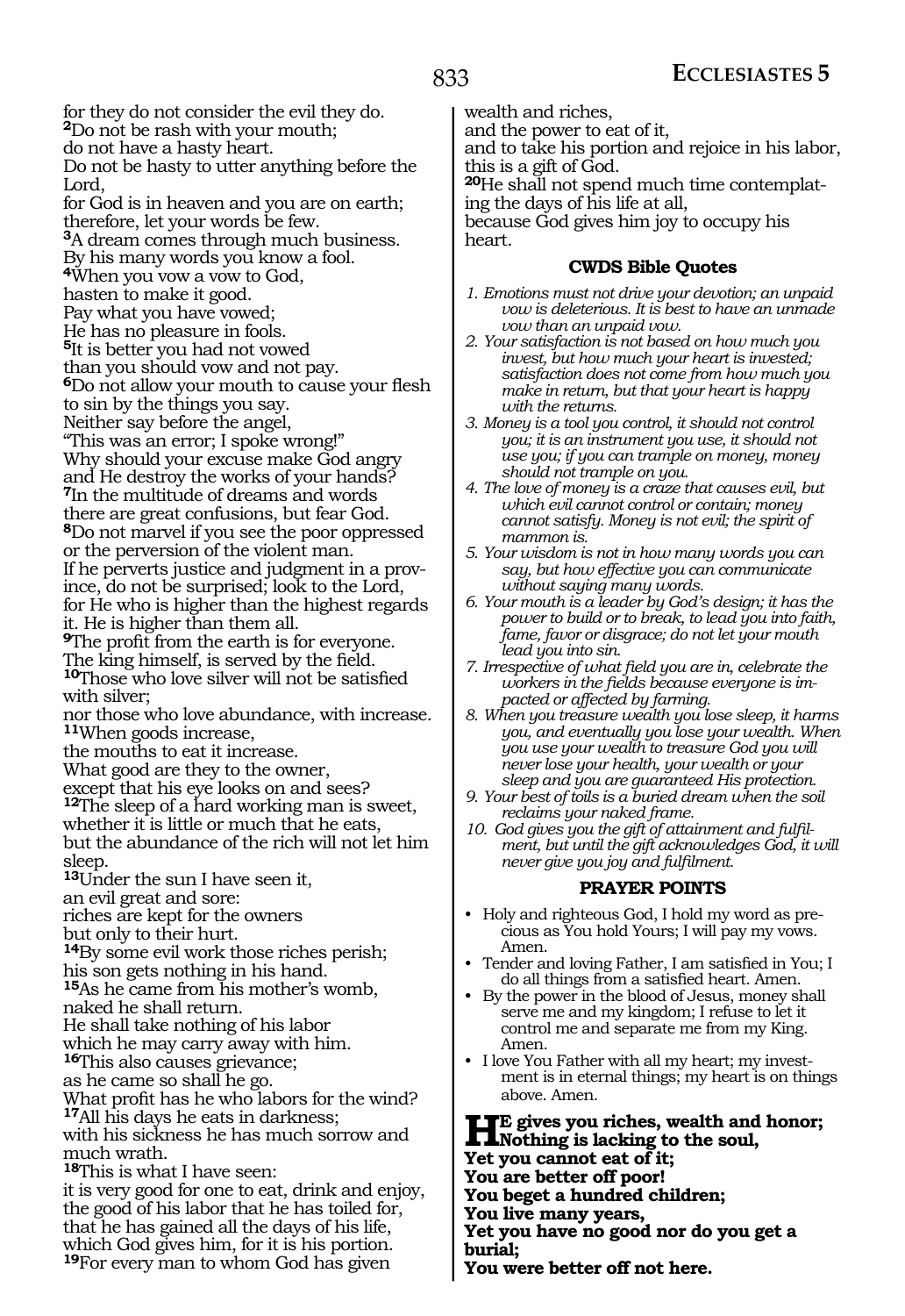# ECCLESIASTES 6

**<sup>1</sup>**There is an evil I have seen; it is common among men: **<sup>2</sup>**God gives a man riches, wealth and honor, he has all he desires and needs, though his soul lacks nothing yet of these he has no power to eat. His wealth is laid up for the stranger's mouth. This is vanity and an evil disease. **<sup>3</sup>**If one begets a hundred children and should live many years, yet his soul is not satisfied with goods and he has no burial and no care, surely a stillborn is better. **4**In vanity he comes and in darkness he departs. His name shall be covered with darkness. **<sup>5</sup>**Moreover, the sun did not light its path, and neither has the stillborn known any thing,

yet he has more rest than this man. **<sup>6</sup>**Yes, though he lives a thousand years twice told,

yet he has seen no good in the land.

Do not all go to the same place?

**<sup>7</sup>**All the labor of man is for his mouth, yet the appetite is not filled.

What good is all the work?

**<sup>8</sup>**What has the wise more than the fool? What advantage has the poor who breathes

and lives in his good conduct?

**<sup>9</sup>**Better is the sight of the eyes

than to have wandering desires.

This also is vanity and vexation of spirit. **<sup>10</sup>**That which has been is already named, and what man has become has been already known.

This is vanities all the same.

Who can contend with one who is mightier than he?

**<sup>11</sup>**What can make man better,

since by many things vanity increases? **<sup>12</sup>**Who knows what is good for man in this life that is as a shadow is spent, yes, gone with time.

Who can tell a man what will come after him; what will happen when he dies?

# **CWDS Bible Quotes**

*1. Wealth may come to you to pass through you, but it is not for you unless you enjoy its benefits.*

*2. Wealth is not truly wealth unless it is submitted to the king; riches is poor unless it is used to purchase the richness of the kingdom.*

*3. The length of life and the number of your offspring does not determine the worth of your life or the measure of your fulfilment.*

*4. Your toil may never satisfy the mouth, but the mouth can satisfy or alleviate the toil.*

*5. Pursue satisfaction and not abundance because abundance can never bring satisfaction, but satisfaction is abundance at every level.*

*6. You can deny your health reality to gratify your roving appetite, but embrace reality to contain, constrain, and direct your appetite.*

*7. Let wisdom direct your battles, not your good intentions and great ability; choose your battles* 

*well or you enlist for the battle of wrong choices that wastes time and wastes you.*

# **PRAYER POINTS**

- Living Word, I claim the pressed-down shakentogether and running-over blessings; pour into me so I may pour into others. Amen.
- Awesome God, give me the true riches that will fill my heart with joy, I pray. Amen.
- My Father, my God, my life is complete in You; help me to contribute to this life, and to be a source of blessing to all my chil-
- Most High God, I order my words so they will be productive and satisfy me. Amen.

**GO** to the house of mourning<br>
With the wise in heart. **Reject mirth and lying, and the crackling of the fool's laugh. Go to the house of mourning! Mourn for sin for it excuses none. Go to the house of mourning! Be strengthened by wisdom.** 

### ECCLESIASTES 7

**<sup>1</sup>**A good name is much better than precious ointments in worth. The day of one's death beats the day of one's birth. **<sup>2</sup>**To go to the house of mourning is better than to go to the house of feasting and revel- lings, for that is the end of all men, and the living will meditate on it in his heart.

**<sup>3</sup>**Sorrow is better than laughter;

by outward sadness you make better the heart.

**<sup>4</sup>**The heart of the wise is in the house of mourning;

the heart of fools is in the house of mirth. **<sup>5</sup>**It is better to hear the rebuke of the wise than for a man to hear the songs of fools. **<sup>6</sup>**The fool's laughter is vanity,

just as crackling thorns, which for cooking are used.

**<sup>7</sup>**Oppression makes a wise man mad; the heart is destroyed by bribes.

**<sup>8</sup>**Better is the end than the beginning. The patient in spirit is better than those who live in pride.

**<sup>9</sup>**Do not be quick to get angry,

for in a fool's bosom anger sits.

**<sup>10</sup>**Do not ask why the days that are past are better than the days that we live in. You do not inquire wisely when you ask why the days are getting worse.

**<sup>11</sup>**Wisdom is good with an inheritance;

12for wisdom is a defense.

Money is a defense, too, but hear this,

this is excellent knowledge:

wisdom gives life to all those who have it. **<sup>13</sup>**Consider all of God's works.

Who can straighten what He has made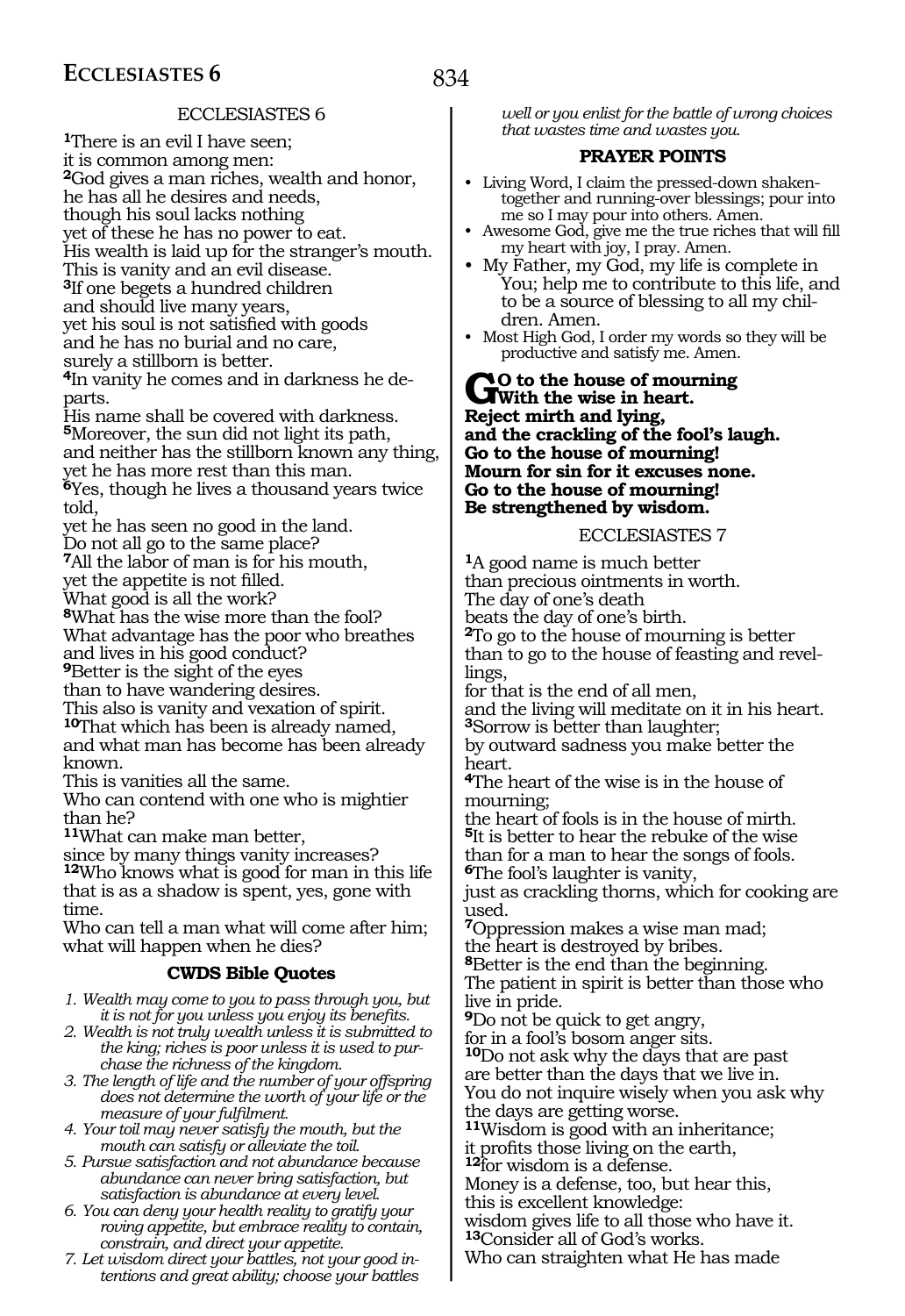crooked?

**<sup>14</sup>**In the day of prosperity be joyful, but in the day of adversity consider, look; God has set one against the other, that man should find nothing after him. **15**In the days of my vanity I have seen all things. There is a just man and a wicked: yet the just perishes in his righteousness, but the life of the wicked is prolonged in his wickedness. **<sup>16</sup>**Never be too righteous, neither make yourself too wise. Why should you do this and destroy your own life? **<sup>17</sup>**Never be too wicked, nor should you be a fool; why die prematurely? Tell me, why should you? **<sup>18</sup>**It is good to take hold of this. From this do not withdraw your hand: he who fears God shall come out of them he shall forever stand. **<sup>19</sup>**Wisdom strengthens the wise more than ten mighty men behind city walls. **<sup>20</sup>**There is not a just man on the earth who does good and does not sin at all. **<sup>21</sup>**Do not listen to every word that is spoken, lest you hear your servant curse you. **<sup>22</sup>**For oftentimes your own heart knows that you yourselves have cursed others also. **<sup>23</sup>**I have proved all this by wisdom; I said, "I will be wise!" But it was very far from me; **<sup>24</sup>**so far and deep, who can find it out? **<sup>25</sup>**I applied my heart to know wisdom. To search and to seek for wisdom and the reason of all things. To know the wickedness of folly, of foolishness and madness. **<sup>26</sup>**I found that more bitter than death is the woman, whose heart is both snares and nets. Her hands are bands of bondage. From her whoever pleases God will escape, but by her the sinner will be trapped. He will be taken in her snare. **<sup>27</sup>**This, I the Preacher have found out, I have counted one by one just to find out the account **<sup>28</sup>**which my soul seeks, but I do not find it. Just one just man of a thousand, one man among a thousand I have found, but among all I sought a woman and I have found none. **<sup>29</sup>**"Behold, this only I have found out, God has made man upright; in righteousness standing strong, but they have turned aside and sought out many inventions."

# **CWDS Bible Quotes**

*1. Unlike a good name, perfume smells good but many times it covers up what does not smell so*  *good; a good name is built on consistency and truth.* 

- *2. A good name does not mean a good excuse; you can anoint a frame but you cannot anoint a name. A name is just a name given by your parents; your good works gives you a good name and makes your ordinary name desirable.*
- *3. Laughter is good, but when it denies or hides your reality, or leads you from it, it is deceptive.*
- *4. Pleasure builds pressure that explodes when the moment passes; pressure builds pleasure that remains. Pleasures forevermore are found at the Father's right hand.*
- *5. The source determines the worth; you are not too high for a rebuke, but you are too purposeful to drink the praise from a fool.*
- *6. Bribe corrupts the heart; a healthy heart avoids a haughty bribe.*
- *7. Seek solutions because it is not how it starts, but how it ends that matters.*
- *8. Embrace the age you live in and apply yourself, rather than regret or desire the age that does not apply to your current circumstance.*
- *9. The God who makes the good times and the bad times is the same good God; He never changes. It is best to stop chasing time and fix your heart on God, for time cannot restrict or restrain Him.*
- *10. Extremity is crisis-driven; it leads to further crisis and is far from where Christ is; avoid extremities.*
- *11. If it cannot help you, do not let it 'hell' you; if you cannot change it, do not let it change you. If it does not challenge you, do not challenge it or pay it any attention.*
- *12. Your principles will prevent you from the trap of the opposite sex shooting the bitter arrow of death.*
- *13. You cannot judge everyone based on your experience with some, but you can judge everyone based on their experience with Christ and their experience in Christ.*

#### **PRAYER POINTS**

- Merciful God, help me to order my ways and to guard my heart diligently so I may represent You at all times. Amen.
- Lord Jesus, I cast all my cares at Your feet and laugh with You at the light burdens You give me. Heal every hurting soul in the body of Christ. Amen.
- Jesus I take the pressure now to build for the future; I will carry my cross and follow You to glory. Amen.
- I stubbornly refuse to feed on praise, or to be fired up by flattery. Amen.

**A MAN'S wisdom makes his face to shine.**<br> **By boldness his face will be changed.**<br> **Theurk sinners do suil a hundred times Though sinners do evil a hundred times, and have prolonged days. Fear the Lord; fear before Him. Surely I know the time: It shall be well with you, for wisdom makes a man's face to shine.**

#### ECCLESIASTES 8

**<sup>1</sup>**Who is like the wise man? Who knows the interpretation of a thing? A man's wisdom makes his face to shine and boldness to his face it brings.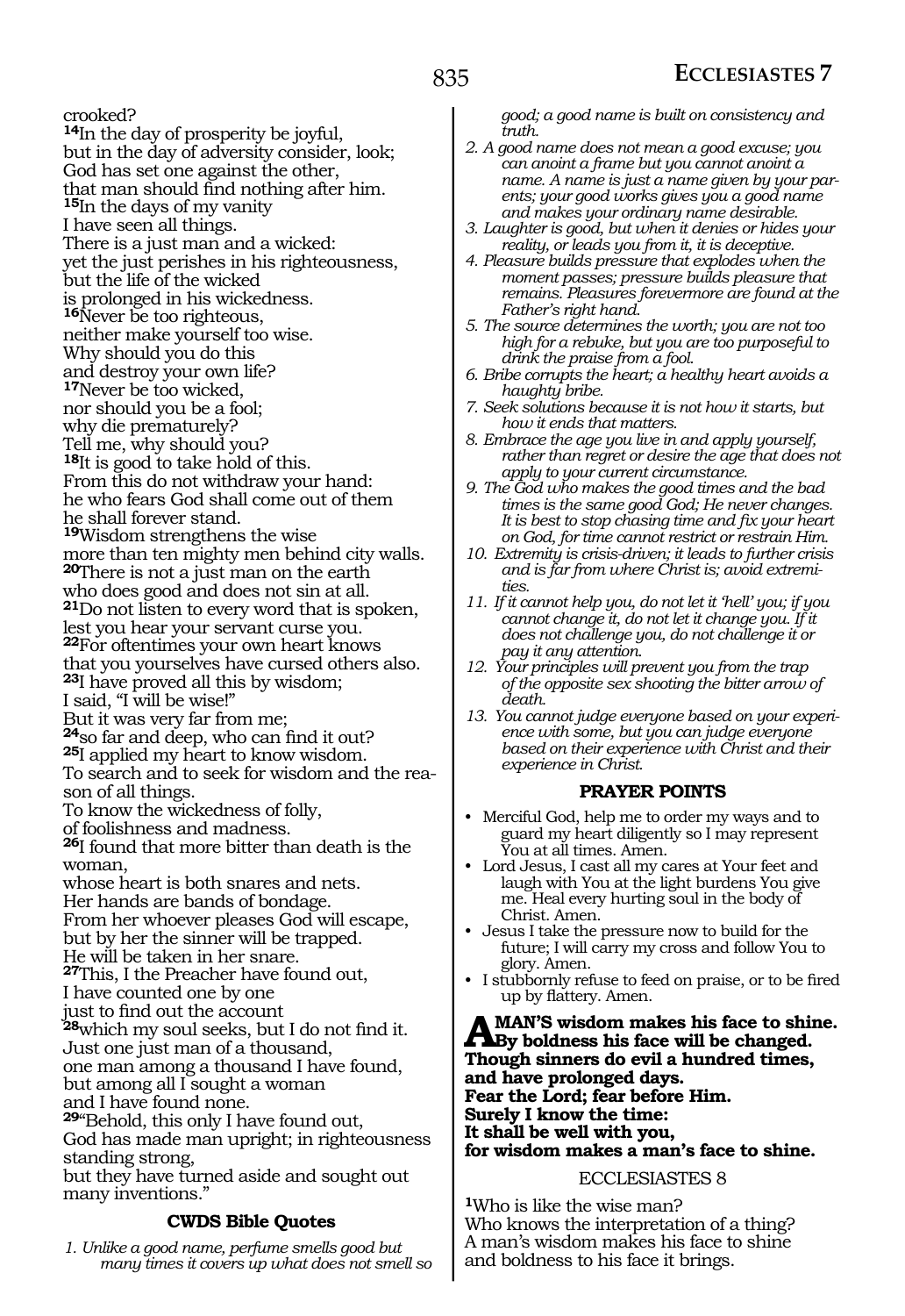**2**I counsel you to keep the king's commandments,

as you have made an oath to God.

**<sup>3</sup>**Do not be hasty to go out from his presence, and never agree to any evil or wrong,

for the king does whatever pleases him.

**<sup>4</sup>**Where his word is, there is power.

Who can say to him, "What are you doing?" **<sup>5</sup>**Whoever keeps the commandments will feel no harm.

A wise man's heart discerns both time and judgment.

**<sup>6</sup>**To every purpose there is time and judgment, therefore the misery of man is great on him.

**<sup>7</sup>**For he does not know what is to come.

Who can tell him what shall be?

**<sup>8</sup>**No man has the power to retain his spirit, neither has he power in the day of death. In war there is no discharge,

nor shall the wicked be discharged by wickedness.

**<sup>9</sup>**All this I have seen and applied my heart to every work on earth.

There is a time one rules another to his own hurt.

**<sup>10</sup>**And so I saw the wicked buried;

from the place of holiness they came and have gone.

This too is vanity; they were forgotten

in the city where they had done wrong.

**<sup>11</sup>**Because sentence against an evil work is not executed speedily,

therefore the heart of the sons of men is set to do evil continually.

**<sup>12</sup>**Though sinners do evil a hundred times and their days are prolonged,

I know for sure it will be well with those who fear God,

with those who fear before the Lord.

**<sup>13</sup>**But it will not go well with the wicked,

nor will he prolong his days;

his days are as a shadow,

for the fear of God is not in his ways.

**<sup>14</sup>**There is a vanity done on the earth;

just men receive the same as the wicked, and the wicked man receives just what the righteous deserves.

I said, "This also is vanity; it hurts." **<sup>15</sup>**Then I commended pleasure, for a man has no better under the sun

than to eat, drink and to make merry. For this only of his labor will remain until his

life is done, which God has given to him.

**<sup>16</sup>**When I applied my heart to know wisdom, to see the business done on the earth, though one may not sleep day or night, **<sup>17</sup>**then I saw all of God's works in the earth. Though a man labor to seek it out, this he shall not find, and it shall neither be found though it is sought for by the wise.

*1. Your situation or problem is not your desolation, wisdom makes your face shine because it has solutions.*

*2. As with the king so with the King of kings: obey His commands, never hurry to leave His Presence; never defend the wicked.*

- *3. Everything you need from the king is found in his presence; everything you build with the king is found in his presence; so with the King of kings; grace has given you access to the throne; live there.*
- *4. Your grand escape from His presence is your grand mistake, because you leave your future behind in His presence.*
- *5. Education will take you places, but the king's word will keep you there.*
- *6. Never question the Lord because His word is the resolve of all questions. His word is supreme.*
- *7. You cannot control your death or the time of it, but you can control your life and the condition of your soul at the time of death.*
- *8. Release wickedness because it will never release you, just as an army never releases a soldier in the time of war. Wickedness is always at war for your soul.*
- *9. Lord it over yourself and serve others, because lording it over others will serve to harm you.*
- *10. Justice that is not swift is injustice; it may punish the act but it will not punish the fact (the real problem) it causes it to get worse.*
- *11. It is not the name you carry that matters, but the name that carries you.*
- *12. Pompousness without relevance is presumptuousness and insignificance.*

## **PRAYER POINTS**

- Wisdom from above, be my constant companion, in the name of Jesus. Amen.
- I love Your presence Father, I am in no hurry to leave. Amen.
- This power that gives me bold access to the throne of grace is not something I take lightly; I value this access to Your presence, Lord, and I will live here. Amen.
- Everything I am, I need or hope to be is in You Lord; I will wait on You. Amen.

# **THE** race is not for the swift,<br>Nor is the battle for the strong. **A living dog is much better Than a dead, lifeless lion. Prepare, let your garment be white; Let your head lack no ointment. Choose wisdom, it is better than weapons of war,**

## **For all men have a time appointed.**

ECCLESIASTES 9

**<sup>1</sup>**I have considered in my heart that all this I may declare

that the righteous and the wise and their works are in God's hand and care.

No one knows love or hatred by anything they see before them.

**<sup>2</sup>**All things happen alike to all:

to the righteous and wicked there is one common event.

The same to the good, to the clean and the unclean alike.

#### **CWDS Bible Quotes**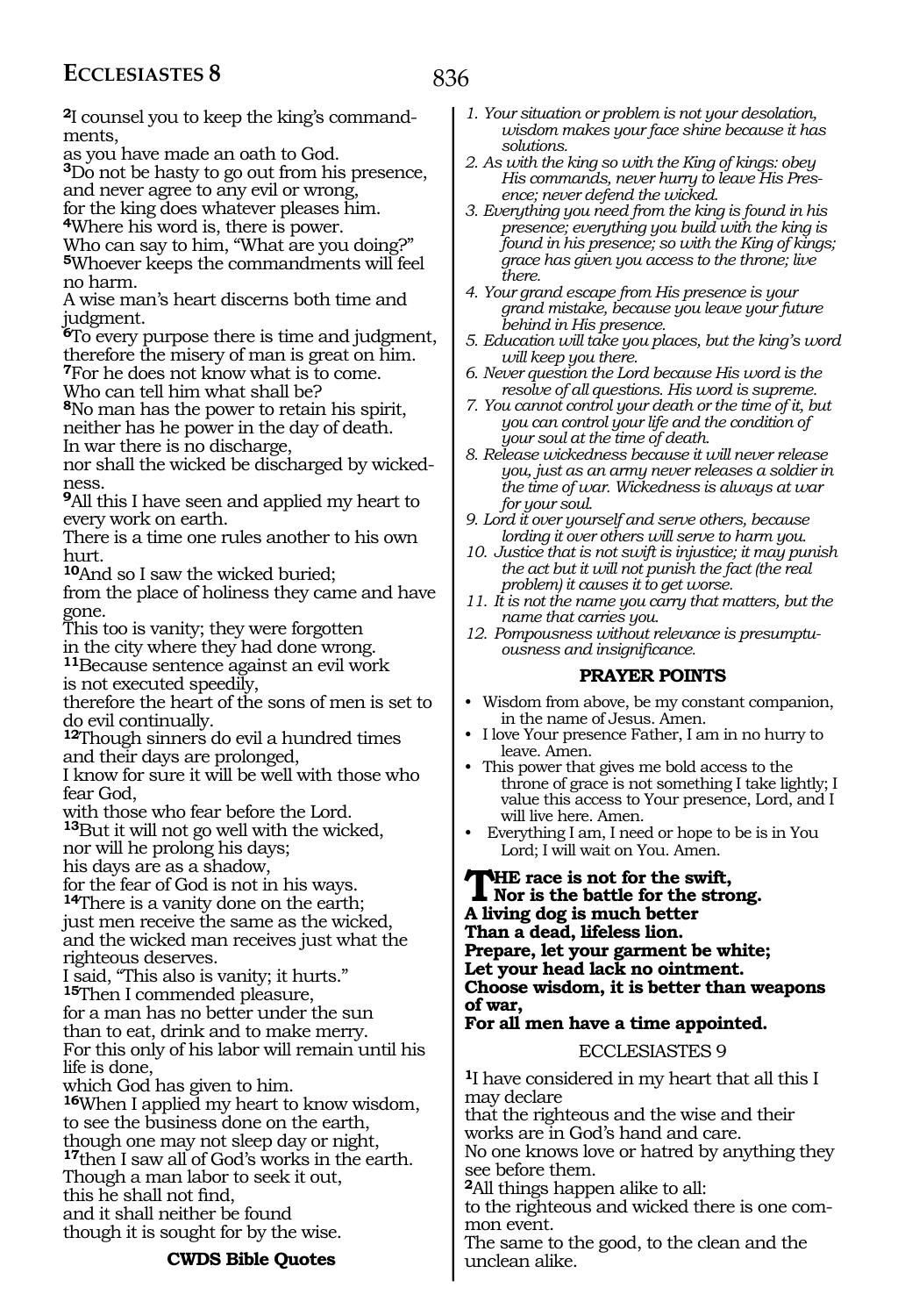To the sinner and the just; to him who does and does not sacrifice;

to him who swears and to him also who fears an oath.

**<sup>3</sup>**This is an evil among all things that are done on the earth.

There is one event and to all it happens.

Yes, the heart of men is full of evil;

there is madness in their heart as long as they live,

and after that they all go to the dead and their breath eases.

**<sup>4</sup>**To him who is joined to all living, there is yet hope,

for a living dog is better than a dead lion*.* **<sup>5</sup>**For the living know that they will die,

but the dead do not know anything, nor do they have any more reward.

They are soon forgotten; their memory lost with time.

**<sup>6</sup>**Their love, hatred and envy are all perished and gone,

nor have they a portion anymore in anything under the sun.

**<sup>7</sup>**Go your way, eat bread with joy, drink wine with a merry heart.

It helps to know God accepts your works. **8**Let your head lack no ointment; let your garments be always white.

**<sup>9</sup>**All the days of your vain life that God has given you, live joyfully with your wife.

For that is your portion in this life,

and in your labor which you do in the earth. **<sup>10</sup>**Whatever your hand finds to do, do it with all your might,

for in the grave where you go there is no knowledge, wisdom, work or device.

**<sup>11</sup>**I returned and saw under the sun that the race is not to the swift, nor the battle to the strong,

nor is bread to the wise, nor riches for those who understand,

nor is favor to the skillful, but time and chance happen to them all.

**<sup>12</sup>**For man does not know his time:

like fish that are taken in an evil net;

like birds that are caught in a snare, the sons of men are snared in the evil time

when it falls suddenly on them and they have no place to hide.

**<sup>13</sup>**This wisdom have I seen also; it seemed great to me.

**<sup>14</sup>**There was a little city with few men.

A great king came up and he besieged it. He built traps against it.

**<sup>15</sup>**In it lived a poor man, but he was wise. He delivered the city by his wisdom, but his wisdom was despised.

No one remembered the poor man.

**<sup>16</sup>**"Wisdom is better than strength," I said. However, the poor man's wisdom was despised.

**<sup>17</sup>**The words of the wise spoken softly should be heard,

more than the cry of him who rules over fools. **<sup>18</sup>**Wisdom is much better than weapons of war.

It is a lot of good that one sinner destroys.

# **CWDS Bible Quotes**

- *1. Whatever you do in life give all, give it your heart, give it everything, because in death you are done with life and life is done with you.*
- *2. You may die like an animal but you do not have to live like an animal or be treated with fire like an animal in the after-life.*
- *3. Work for the eyes of God; play for the passion of God; your works should be only presentable to you if it is acceptable to God.*
- *4. Your portion in this life is to make the best of your marriage life; if you are going to do life together have fun doing it.*
- *5. Whatever you find to do, do it with all your might; do not just make it a date, make it a life; do not just make it a moment, make it memorable; do not just make it a marriage make it mesmerizing.*
- *6. It is not how you run that matters, it is who runs with you; it does not matter the time you run, but that it is your time to run.*

*7. It does not matter how correct you are, but how correctable and how corrected you are. It does not matter how correct you are, but how connected you are.*

*8. Do it to be remembered and you will be forgotten with those who are lost; do it for the souls and the lives of others and you will never be forgotten.*

*9. In the salvation of the city you will be saved; he who wins souls is wise. Even if history and time forgets you, eternity never forgets.*

# **PRAYER POINTS**

- I am determined that my life will count; the grave shall not be enriched with my potential. Amen.
- My body may rot like an animal in death, but my memory will not and my death shall be precious in the sight of God. Amen.
- May all my meditation, my words and my works be acceptable in Your sight, O Lord. Amen.
- Let the power to have happy marriages filled with deliberate and continuous fun activities be the portion of every believer, in the name of Jesus.
- All or nothing Father; I give my all, at all times, from my heart, so I may honor You always. Amen.

**D**<sup>O</sup> NOT remove that hedge; see, there is <br> **A** little fills and may a generation stinks **A little folly and your reputation stinks,** 

**though you were known for your much wisdom.** 

**A little folly spoils, just as small dead flies. A fool's mouth is full of words, but his lips will swallow him. A wise man's mouth is gracious, seasoned with salt, filled with precious things.** 

## ECCLESIASTES 10

**<sup>1</sup>**Dead flies cause the perfumer's ointment to send forth a stinking smell and even so, those who have a reputation for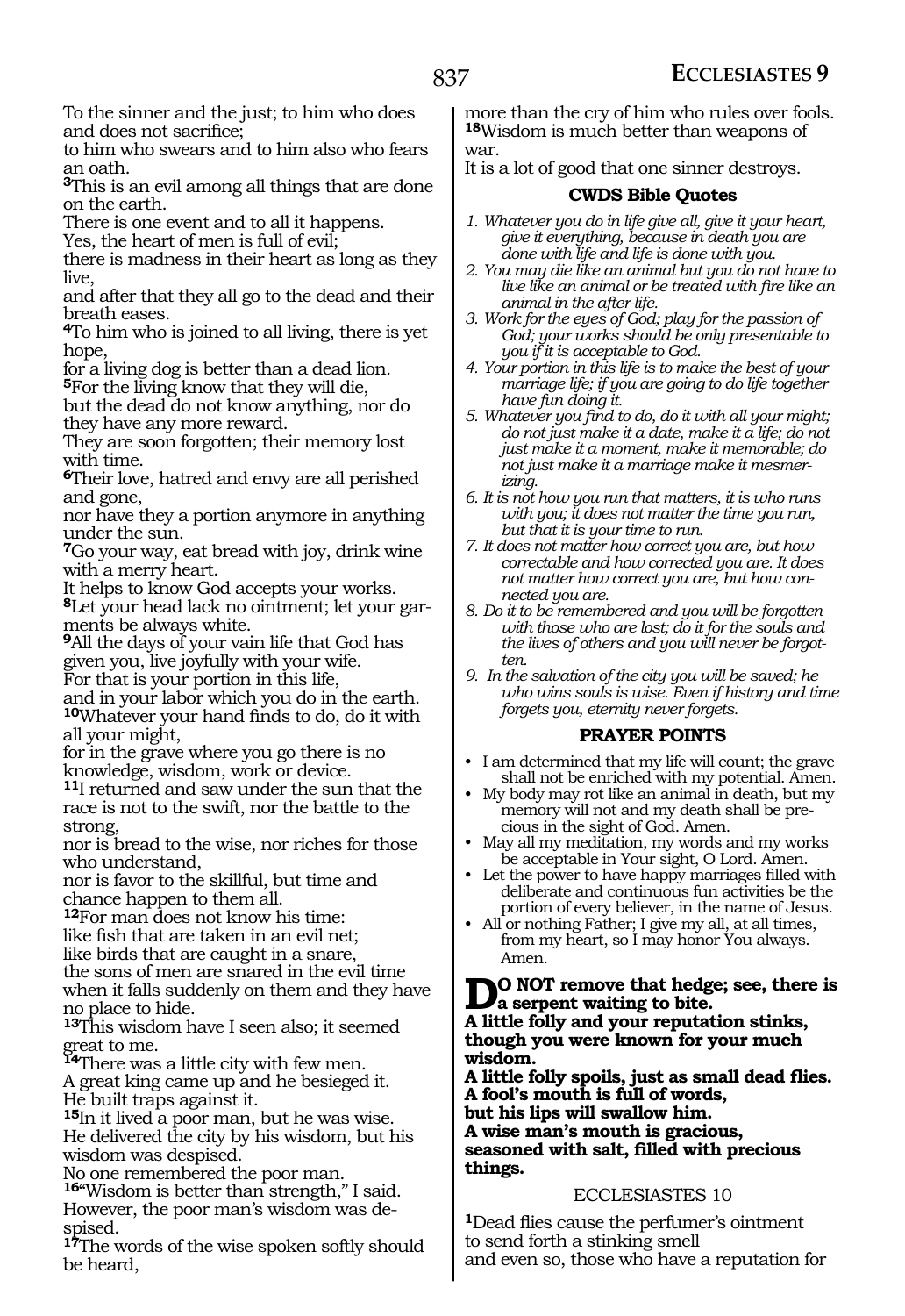wisdom and honor

fall into disrepute by a little folly as well.

**<sup>2</sup>**A wise man's heart is at his right hand;

a fool's heart is at his left.

**<sup>3</sup>**When the fool walks by the way

he tells everyone that he is a fool, for his wisdom fails.

**<sup>4</sup>**If the spirit of the ruler rises up against you, do not rebel and leave your place,

for yielding pacifies great offenses and brings you into grace.

**<sup>5</sup>**There is an evil that I have seen in the earth, an error that from the ruler proceeds;

**<sup>6</sup>**the fool is set in great dignity

and the rich sits in a low place.

**<sup>7</sup>**I have seen servants on horses while princes walk as servants in the earth.

**<sup>8</sup>**He who digs a pit will fall into it.

He who breaks a hedge will be hurt;

a serpent will surely bite him.

**<sup>9</sup>**He who removes stones may be hurt by it. He who cuts wood, it may endanger him.

**<sup>10</sup>**If the ax is blunt, the harder you must try. Yes, if the ax is blunt and the edge is not sharpened,

the job will take more energy.

Wisdom is profitable; let it direct you to excellence and efficiency.

**11**The serpent will bite if it is not charmed. The babbler is no better than this.

**12**The words of a wise man's mouth are gracious,

but a fool is swallowed by his own lips. **<sup>13</sup>**His words begin with foolishness.

The end of his talk is mischievous madness. **<sup>14</sup>**A fool is full of many words.

What shall come after? No man can tell. **<sup>15</sup>**All fools are wearied by their labor

for they do not know the way to the city. **<sup>16</sup>**Woe to you, O land, when your king is a young child

and in the morning your princes feast! **<sup>17</sup>**O land, you are blessed when your king is the son of nobles

and your princes eat at the time it is due. They eat for strength, not for drunken plea- sure.

O land, this is a blessing to you!

**<sup>18</sup>**A building decays by slothful negligence. Through idleness of hands the roof falls through.

**<sup>19</sup>**A feast is made for laughter; wine makes merry.

Money answers all things; it speaks the truth. **<sup>20</sup>**Do not curse the king, no, not even in your thought.

Do not curse the rich in your bedroom, for a little bird may carry your voice,

and some creature with wings may speak the matter out.

# **CWDS Bible Quotes**

*1. Evil always wins when mixed with righteousness; folly always wins when mixed with wisdom.* 

*There are no exceptions; contamination contaminates like dead flies in precious ointment even if it is just a minimal amount.*

*2. The most expensive, unforgettable works mixed with forgettable influence become forgettable. Guard your heart and your environment.*

*3. Wisdom is in your composure. If you lose your composure it shows you do not have wisdom. You cannot lose one and display the other you prove does not exist.*

*4. Your qualifications or wisdom do not determine your promotion; favor does.*

*5. If you challenge positions because you are much more qualified, it disqualifies you for promotion.*

*6. The hedge keeping you in may be restrictive, but the benefits are in what it keeps out, keeps you out of and keeps out of you. If you break a hedge you open yourself to attacks of the serpent, Satan.*

*7. Your progress may come with a price but the pay is worthwhile in the end.*

*8. More effort on equipping leads to less exertion, effort and energy in enacting and execution and more efficiency and returns in exacting.*

*9. The words you multiply will subtract the respect that you desire and add damage to your reputation.*

*10. Skill and discipline in leadership are desirable for any nation and enterprise.*

*11. If you do not value what you have by disciplined maintenance, it will be worth less in value and eventually become costly or worthless to you.*

*12. It is best to be a blessing; think blessings for the curses you contemplate are contemplating a way to get you.*

## **PRAYER POINTS**

• Merciful Father, I guard my heart diligently so that I will represent You well; I will build my character in Your presence and walk in Godly fear. Amen.

• Holy Spirit, Your fruit in my life determines who I am and characterizes my life; I refuse to manifest the flesh and misrepresent You. Amen.

• I will walk in honor and in obedience to authority like David before Saul; my promotion is in You Lord Jesus. Amen.

• Thank You for hedging me in, Father; I am constrained by the cross and I appreciate it more every day. Amen.

**Hey you! Why are you not sowing?**<br> **LWhy do you observe the wind?**<br> **Cast would be an about the window Cast your bread upon the waters; It will come back to you again. It is all by faith. You do not know: the way of the Spirit, or how a child's bones grow.** 

**Or the works of God who makes all things go.** 

**Cast your bread, for there are hidden things working for you, that you really do not know.** 

## ECCLESIASTES 11

**<sup>1</sup>**Cast your bread upon the waters; you will find it after many days. **2**Give a portion to seven, to eight also; you never know what mishap on the earth is prepared.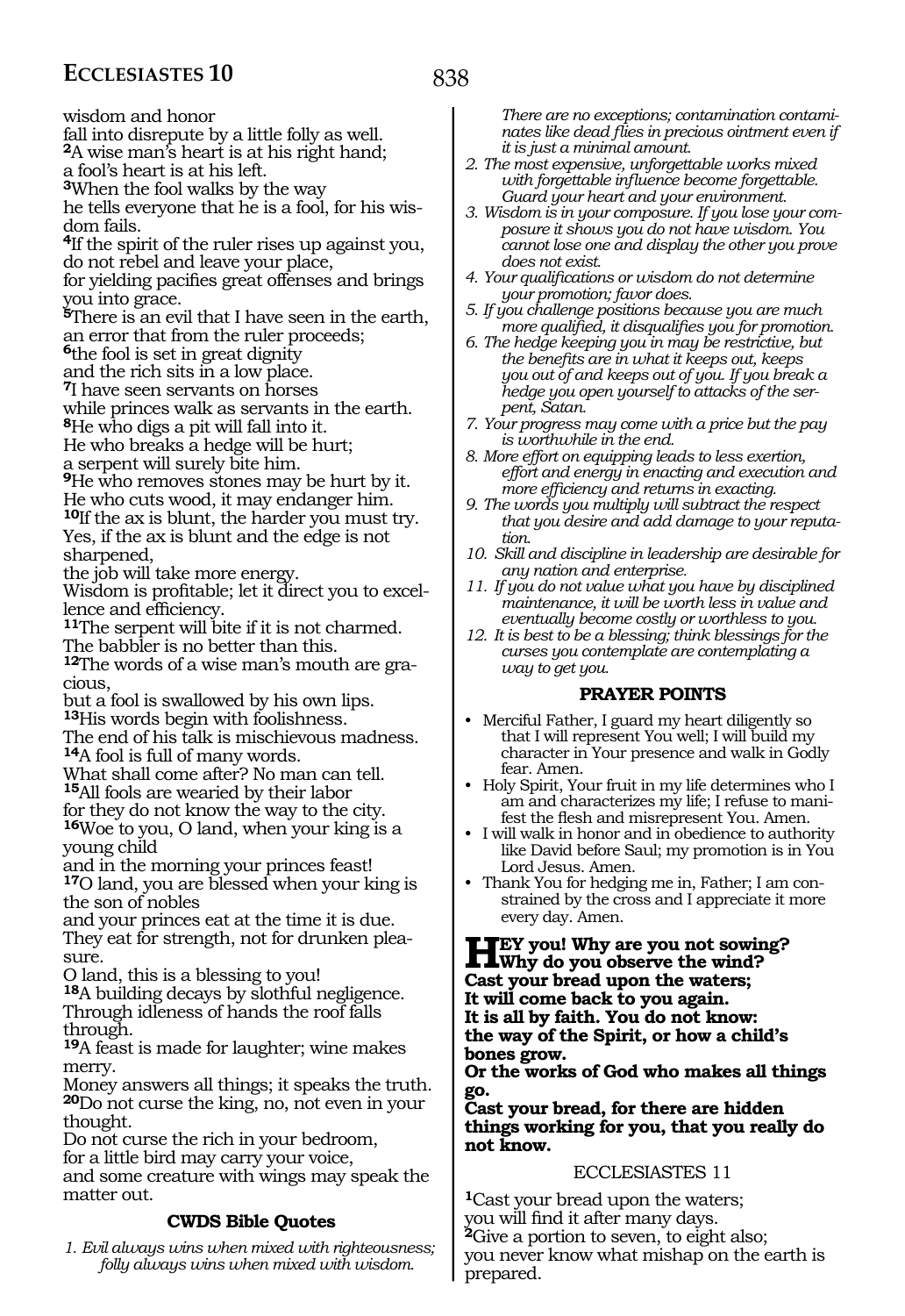**<sup>3</sup>**If the clouds are full of rain, they empty themselves on the earth.

If a tree falls to the north or south, it will remain where it hits the dirt.

**<sup>4</sup>**If you observe the wind, you will not sow; you will not reap if you regard the clouds. **<sup>5</sup>**Just as you do not know the way of the spirit, nor how in the womb the bones of a child grow,

even so you do not know the works of God who makes all things unseen and known. **<sup>6</sup>**Sow your seed in the morning.

In the evening do not withhold your hand. You do not know which one will prosper, whether this or that, or both good or bad. **<sup>7</sup>**The light is sweet and it is a pleasant thing for the eye to see the sun.

**<sup>8</sup>**If a man lives many years of rejoicing, let him remember the days when darkness had come.

There shall be many days of darkness. All that comes is vanity.

**<sup>9</sup>**Rejoice, O young man, in your youth. In these days let your heart cheer you. Walk in the ways your heart dictates. Walk in the sight of your own eyes, but know that for all things and for the way that you walk,

God will judge your deeds and heart. **<sup>10</sup>**Remove sorrow from your heart; remove evil from your flesh, for youth and childhood are both vanities.

*The best thing to do is to cast your bread!* 

## **CWDS Bible Quotes**

- *1. Your seed and your investment may leave your hand, but will have a magnified hand in your future.*
- *2. Wrap your present in the future when you sow in the present. What you present now has gone ahead to unravel presents in your future from its good returns.*
- *3. Keep seeding the heavens with praise, the outpouring is certain; when your cloud is full of water it pours.*
- *4. Diversify your investment to increase its safety and defense, for a hit against your solitary investment can be intense.*
- *5. When the conditions are beyond you, give it everything within you and look above to the Hand that is above you to get you beyond the situation and to get the situation right irrespective of the conditions.*
- *6. Your sowing is not subject to the conditions, it is subject to your heart.*
- *7. You do not know how it happens but you know you can make it happen by your seed: your child, your crop, your prosperity.*
- *8. You have freedom to pursue your own desires, and freedom to build your own life, but your freedom must be restrained by the word of God, because God will judge both your freedom and your works.*

# **PRAYER POINTS**

• I want to be like You Father; You gave Your very best until it tore heaven apart; I will be a generous person. Amen.

- The only package I use to wrap my giving is the future; I refuse to live just for the moment, or to put what I have in the present above the promises of God. Amen.
- Most High God, I have great expectation of a holy outpouring from heaven in my life; I will fill my clouds with faith, praise and thanksgiving. Amen.<br>• Father, You are my solitary investment; the wis-
- dom to build and to retain wealth comes from You. Amen.

### **REMEMBER your Creator in the days of K**your youth.

#### **All the reflections of the Preacher, this he now concludes.**

**Vanity of vanities, I teach to everyone, Fear God, keep His commandments; That is the whole duty of man.** 

#### ECCLESIASTES 12

**<sup>1</sup>**Remember your Creator now, in the days of your youth,

while the evil days have not yet come

nor the years draw near to you when you say, "I have no pleasure, no pleasure in them at all."

Now is the time, the time is now to remember the Lord!

**<sup>2</sup>**While the sun and the light, moon and stars at night

are not darkened yet,

nor the clouds return after the rain has showered down its wet.

**<sup>3</sup>**In the days when the housekeepers tremble and strong men bow and stoop.

When those looking out the windows grow frail, and grinders cease for they are few.

**<sup>4</sup>**The doors will be shut in the street and the grinding sound is low.

One shall rise up at the bird's voice and all the daughters of music shall be brought low.

**<sup>5</sup>**When they shall be afraid of that which is high, and of the fearful things in the way. And the almond tree springs and the grasshoppers have their day.

When grasshoppers become a burden, and desires fail,

for man goes to his eternal home and in the streets mourners wail.

**<sup>6</sup>**Remember your Creator before the silver cord is loosed or the golden bowl is broken;

or the pitcher is broken at the fountain,

or the wheel at the well is in disrepair. **<sup>7</sup>**Then the dust will return to the earth,

and the spirit returns to its giver, God.

**<sup>8</sup>**"Vanity of vanity," says the Preacher, "all of this is vanity."

**<sup>9</sup>**Moreover, because the Preacher was wise, he taught knowledge to all men.

He gave careful consideration to and sought out many proverbs, and for its correct use he organized them.

**<sup>10</sup>**He sought to find words acceptable.